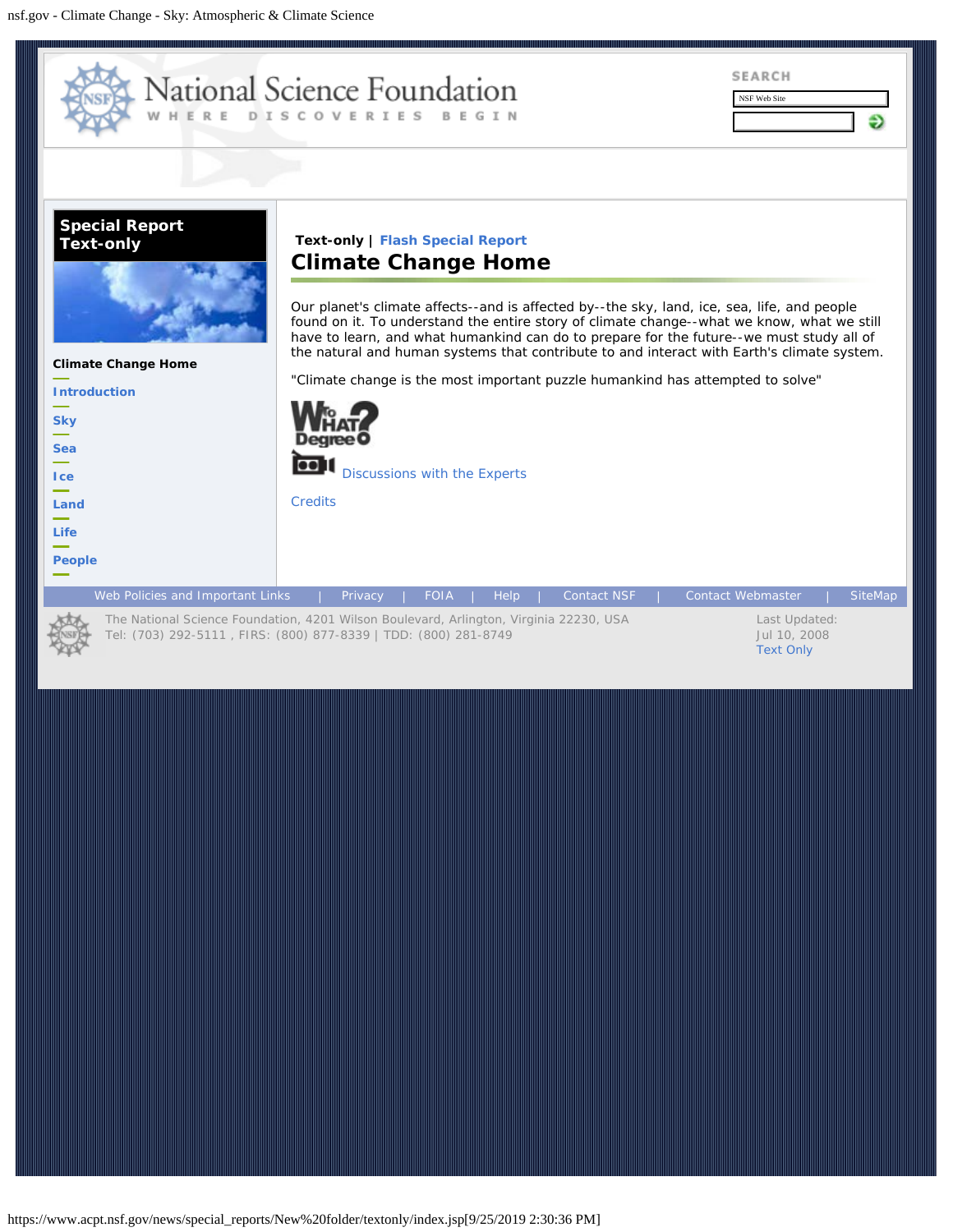Vational Science Foundation **DISCOVERIES** 

<span id="page-1-0"></span>

### SEARCH

| NSF Web Site |  |
|--------------|--|
|              |  |
|              |  |

### **Special Report Text-only**



**[Climate Change Home](#page-0-0)**

# **Introduction [Sky](#page-3-0) [Sea](#page-6-0) [Ice](#page-9-0) [Land](#page-13-0) [Life](#page-16-0) [People](https://www.acpt.nsf.gov/news/special_reports/New%20folder/textonly/people.jsp)**

## **Text-only | [Flash Special Report](http://www.nsf.gov/news/special_reports/climate/) Climate Change Introduction**

To explain the difference between weather and climate, scientists often say, "climate is what you expect, weather is what you get."" Climate is the weather of a particular region, averaged over a long period of time. Climate is a fundamental factor in ecosystem health- while most species can survive a sudden change in the weather, such as a heat wave, flood or cold snap--they often cannot survive a long-term change in climate. Global climate is the average of all regional trends, and researchers have concluded that Earth's climate, as a whole, is warming.

Researchers know that human activities including fossil fuel use, agriculture and land use have been the dominant causes of increased concentrations of greenhouse gases in the atmosphere over the past 250 years. In addition, aerosols and land surface changes are also altering the Earth's climate, making it [extremely likely](https://www.acpt.nsf.gov/cgi-bin/good-bye?http://ipcc-wg1.ucar.edu/wg1/wg1-report.html)<sup>[1](#page-1-0)</sup> that human activities have had a net warming effect since  $1750<sup>2</sup>$  $1750<sup>2</sup>$  $1750<sup>2</sup>$ [.](https://www.acpt.nsf.gov/news/special_reports/New%20folder/textonly/introduction.html#_ftn2) These human-caused changes to the climate system, and their consequences, provide much of the impetus for the National Science Foundation's (NSF) climate change research.

Researchers funded by NSF have discovered signs of a changing climate in nearly every corner of the globe, from the icy expanses of Earth's polar regions to its equatorial ecosystems. Our planet's climate affects--and is affected by--the sky, land, ice, sea, life and the people found on it. To piece together the entire puzzle of climate change--what we know, what we still have to learn and what humankind can do to prepare for the future--we must study all of the physical, natural and human systems that contribute to and interact with Earth's climate system.

As researchers piece together the climate puzzle, they are revolutionizing the way we understand the Earth system as a whole. Researchers have realized that they must reach across disciplinary boundaries to study questions that extend beyond any one field of science or engineering. In fact, because of the complexity of Earth's climate, this research involves contributions from nearly every field of science, math and engineering.

In no area is NSF's contribution more important--or more influential--than in interdisciplinary research. NSF responds to the needs of research communities by supporting teams that include experts from multiple disciplines. NSF is unique among other government agencies with a science mission because NSF funds research, infrastructure and education across *all* disciplines of science and engineering.

#### **Putting the Pieces Together**

The evidence we have for a changing planet goes well beyond any one field of science or engineering.

Ecologists have noted marked changes in the habitats of the species they study--changes in the [places](http://www.nsf.gov/news/news_summ.jsp?cntn_id=112093) where they find a [particular species](http://www.nsf.gov/news/news_summ.jsp?cntn_id=108522), changes in the [dates plants first sprout and](http://www.nsf.gov/news/news_summ.jsp?cntn_id=111117) [bloom](http://www.nsf.gov/news/news_summ.jsp?cntn_id=111117), changes in [plant growth rates](http://www.nsf.gov/news/news_summ.jsp?cntn_id=102841) and even [signs of evolutionary adaptation](http://www.nsf.gov/news/news_summ.jsp?cntn_id=109841) brought on by a warming climate. In some cases, [species extinctions](http://www.nsf.gov/news/news_summ.jsp?cntn_id=105707) appear linked to climate change.

Ocean scientists have recorded [higher temperatures](http://www.nsf.gov/news/news_summ.jsp?cntn_id=108801) and [higher ocean acidity](http://www.nsf.gov/news/news_summ.jsp?cntn_id=107060), which alter the characteristics of the most fundamental organisms of the ocean food chain. Coral reefs- -some of which have thrived for centuries-[-have died off suddenly as a result of ocean](http://www.nsf.gov/news/news_summ.jsp?cntn_id=108801) [temperatures](http://www.nsf.gov/news/news_summ.jsp?cntn_id=108801) that exceed the corals' ability to survive.

Polar scientists have watched vast tracts of Arctic sea ice melt away, leaving behind [more](http://www.nsf.gov/pubs/2008/nsf0842/nsf0842_4.pdf) [open water](http://www.nsf.gov/pubs/2008/nsf0842/nsf0842_4.pdf) than anyone can remember seeing during any previous Northern Hemisphere summer. Glaciologists have witnessed ice shelves--once thought too large to be influenced by anything short of cataclysmic environmental change-[-break up into a churning sea of](http://www.nsf.gov/od/lpa/news/02/pr0222.htm) [icebergs in a matter of days](http://www.nsf.gov/od/lpa/news/02/pr0222.htm).

Social scientists have [recorded](https://www.acpt.nsf.gov/cgi-bin/good-bye?http://www.acia.uaf.edu/PDFs/ACIA_Science_Chapters_Final/ACIA_Ch03_Final.pdf) the bewilderment of indigenous people. Their cultural knowledge, which stretches back in time through numerous generations, holds no record of the kinds of environmental conditions they are encountering today.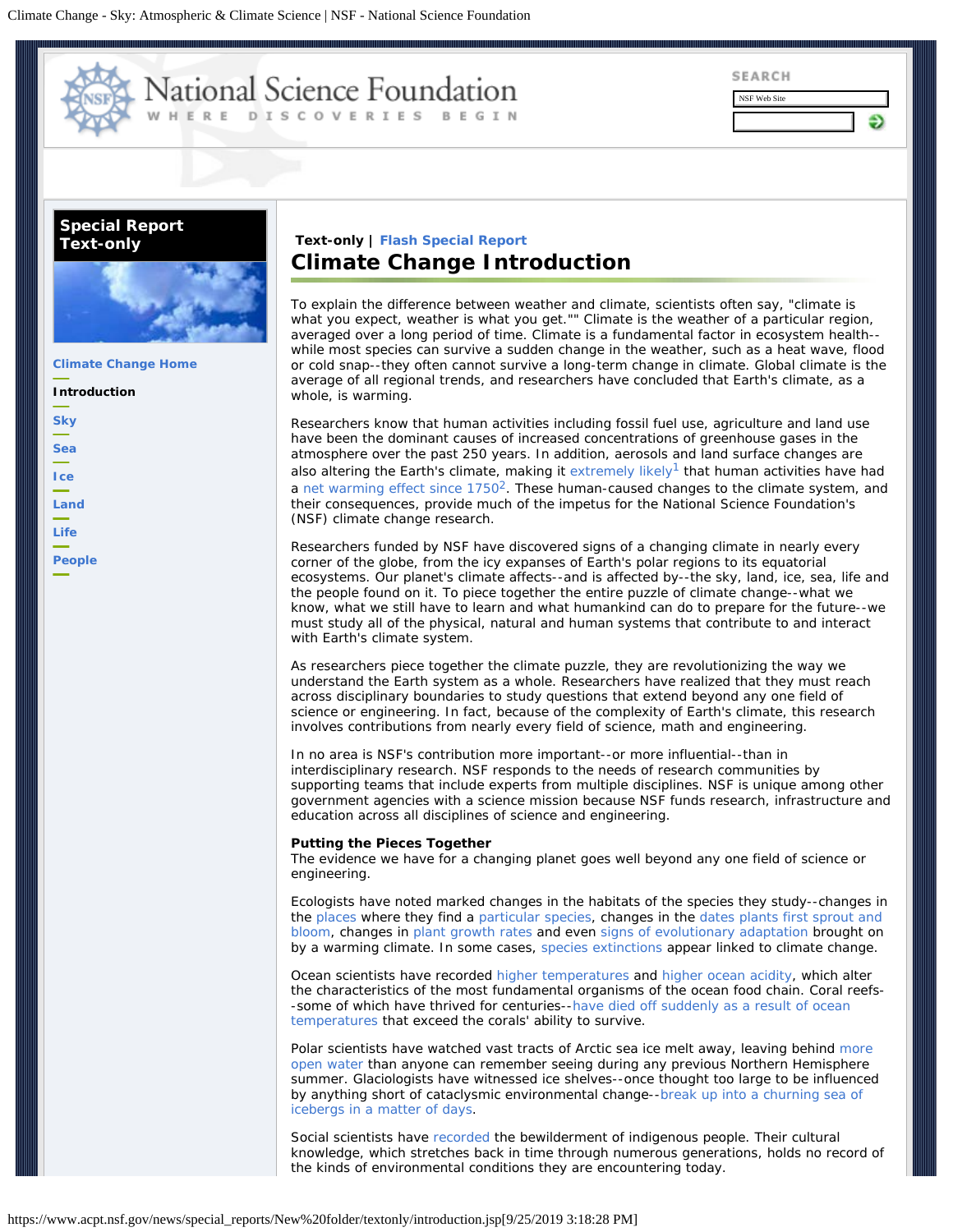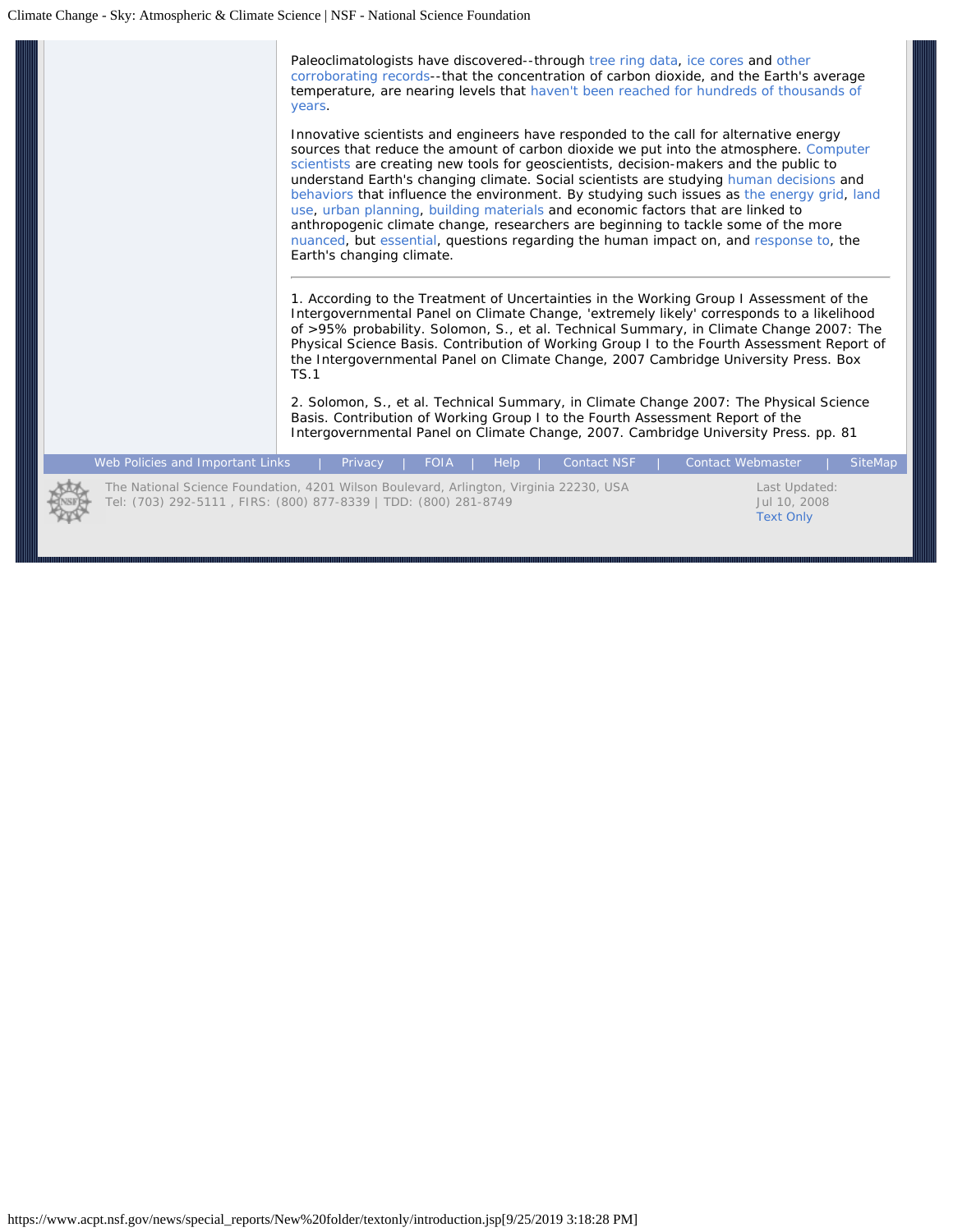<span id="page-3-0"></span>

https://www.acpt.nsf.gov/news/special\_reports/New%20folder/textonly/sky.jsp[9/25/2019 3:19:34 PM]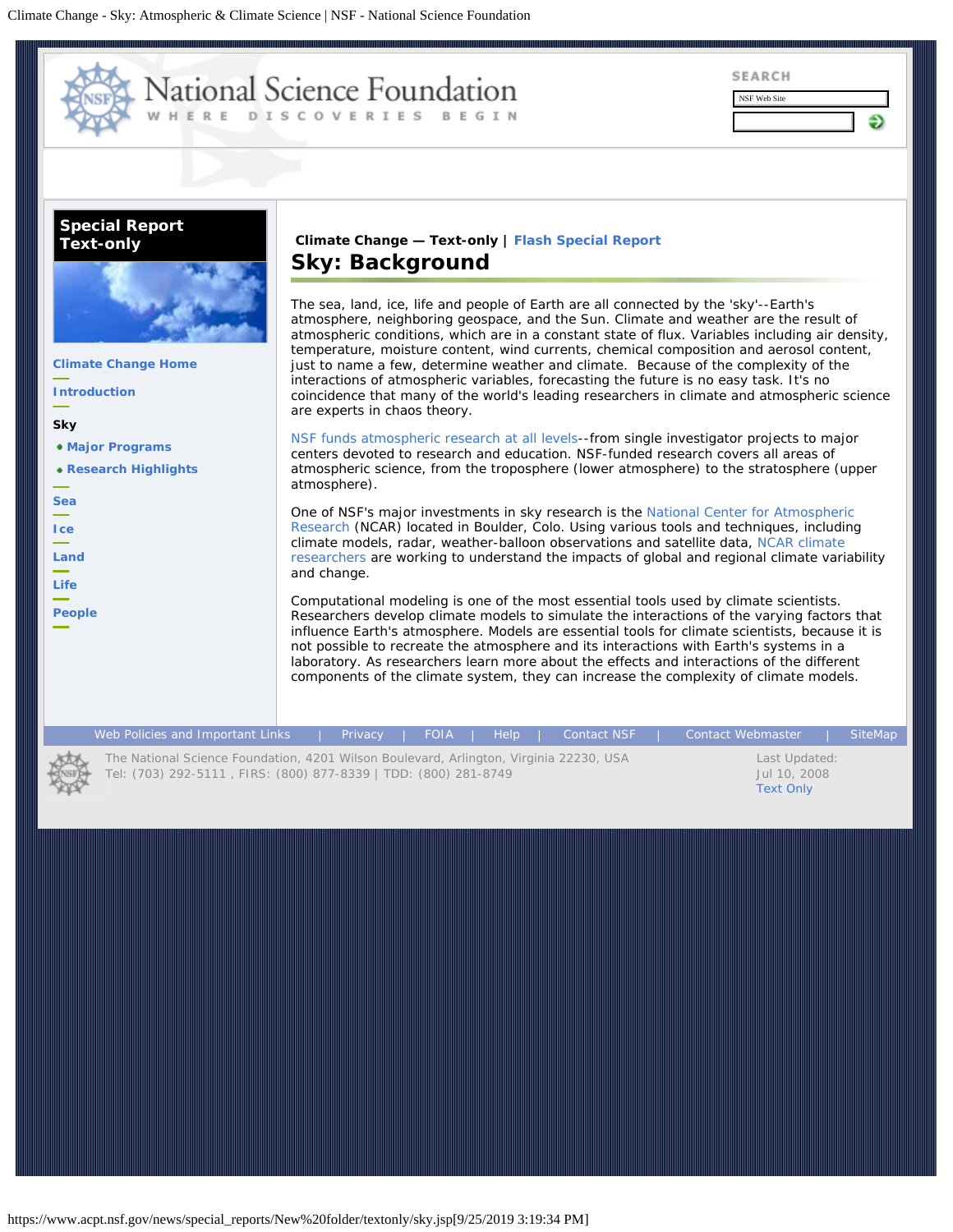<span id="page-4-0"></span>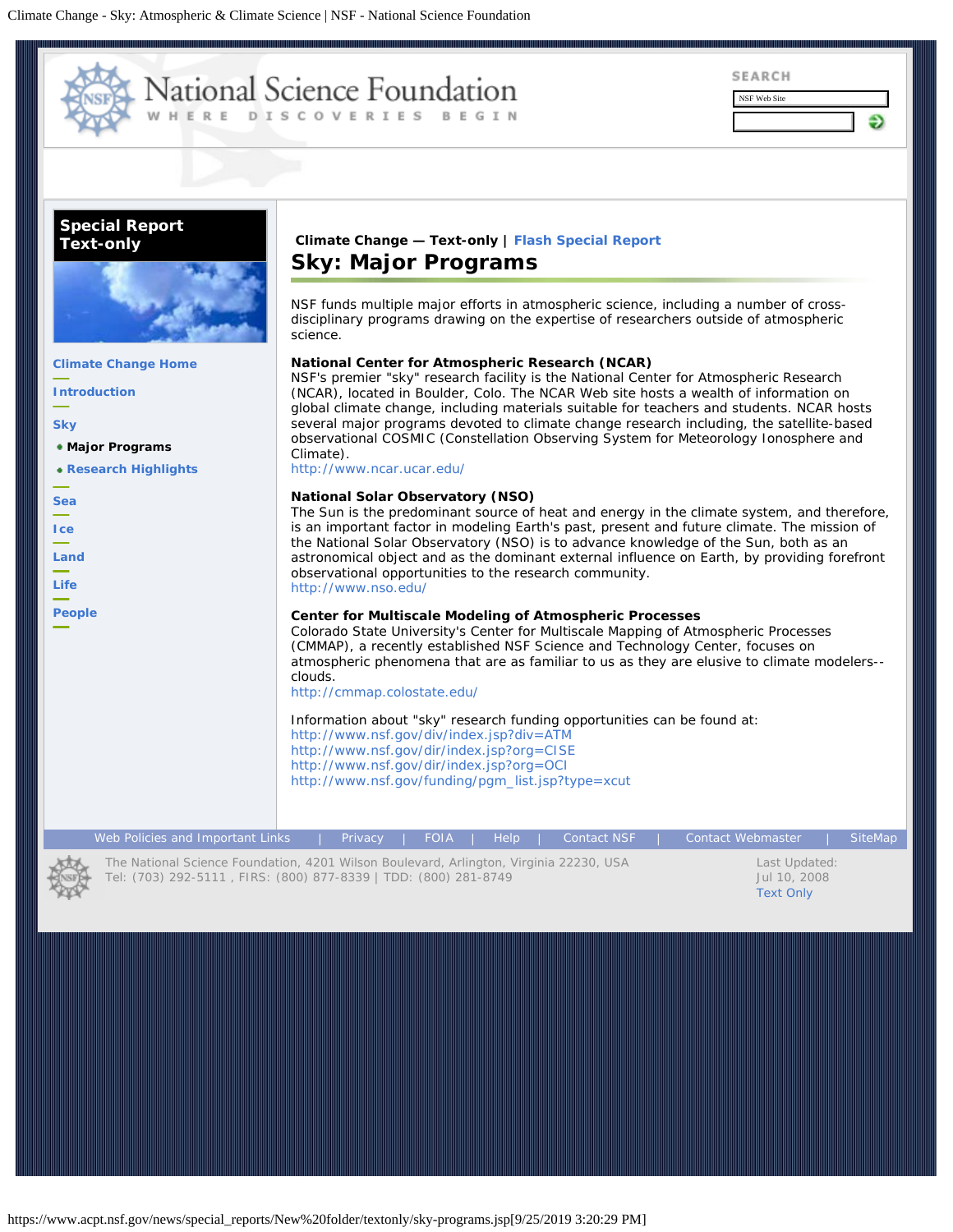<span id="page-5-0"></span>

Jul 10, 2008 [Text](http://transcoder.usablenet.com/tt/referrer) [Only](http://transcoder.usablenet.com/tt/referrer)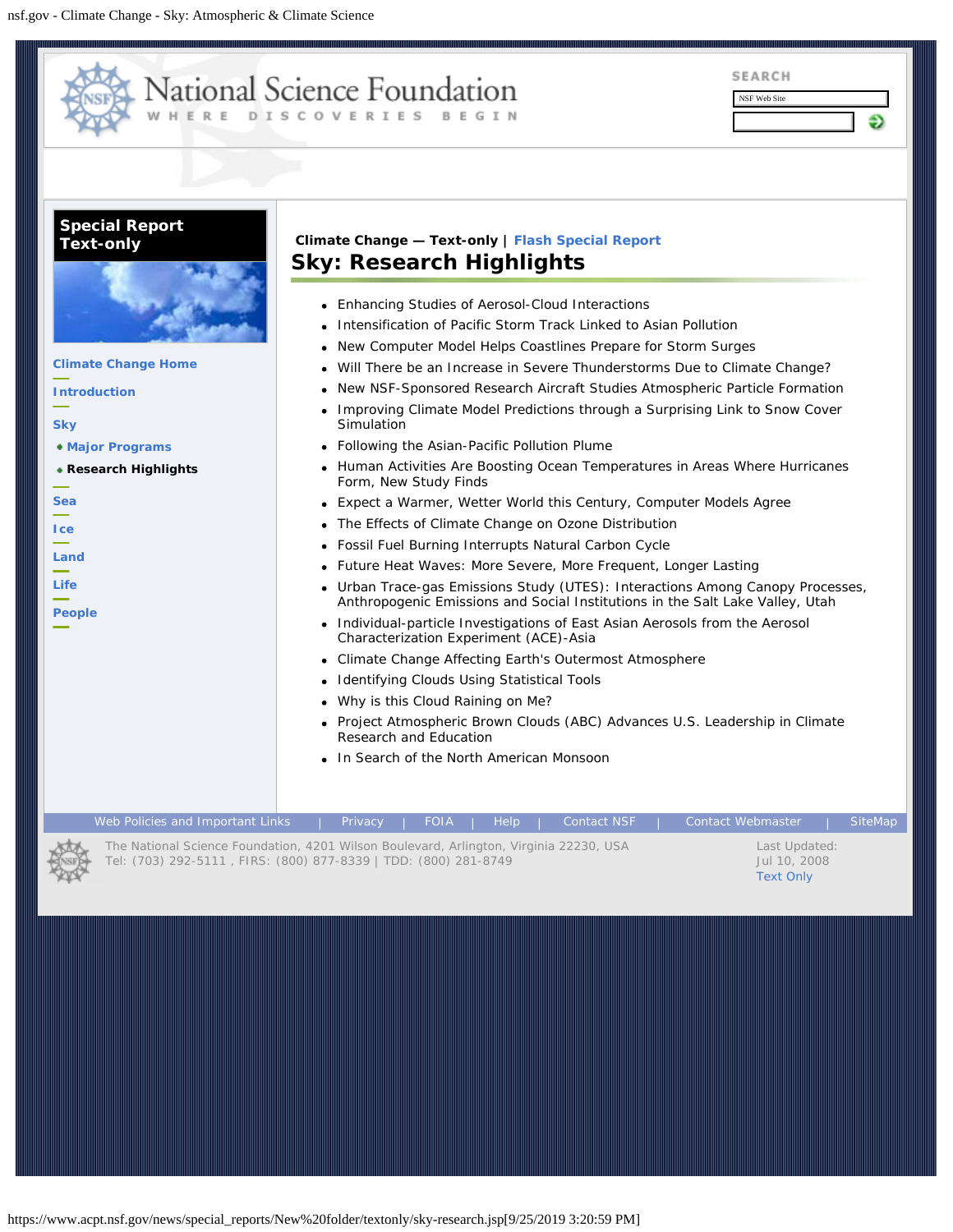<span id="page-6-0"></span>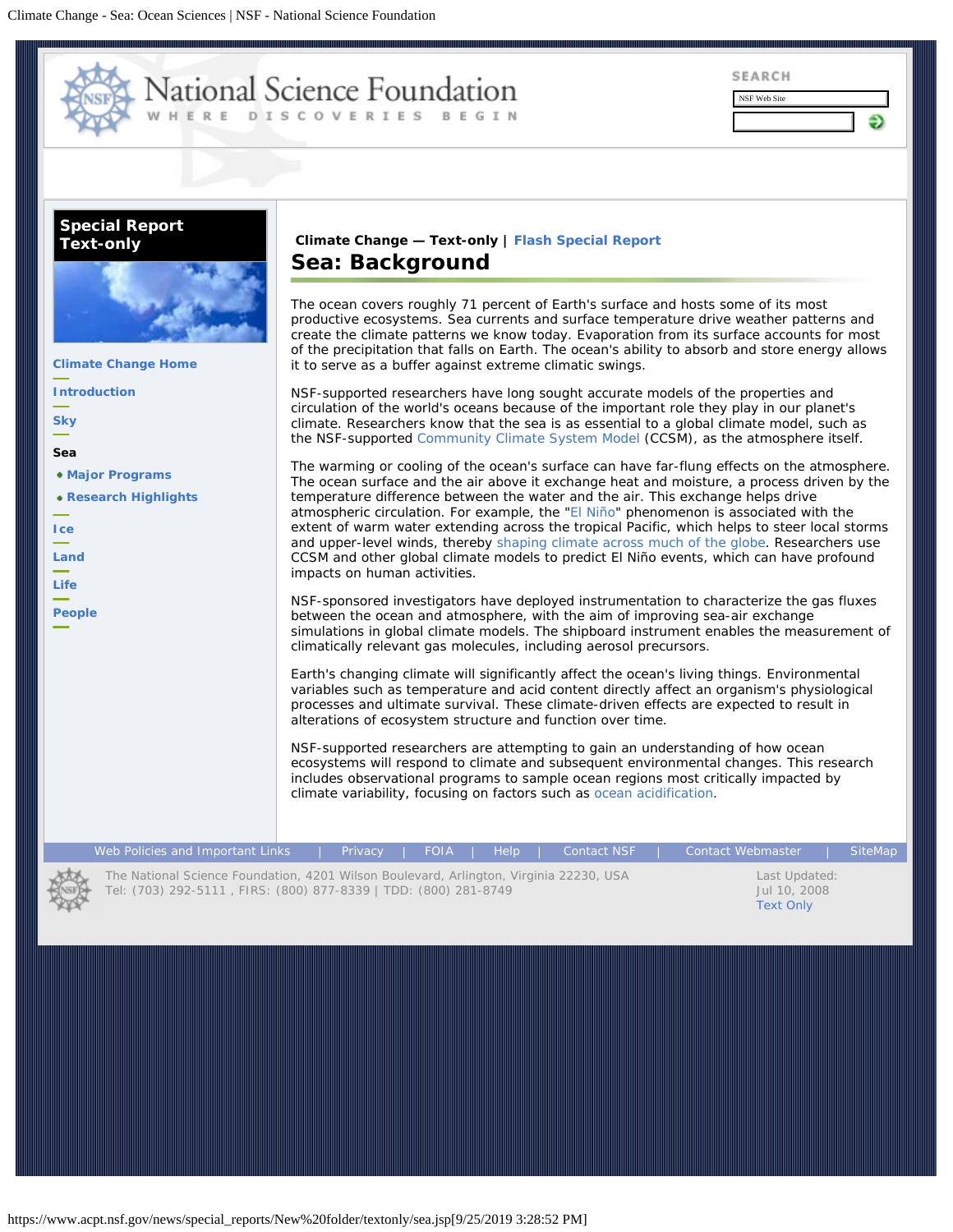<span id="page-7-0"></span>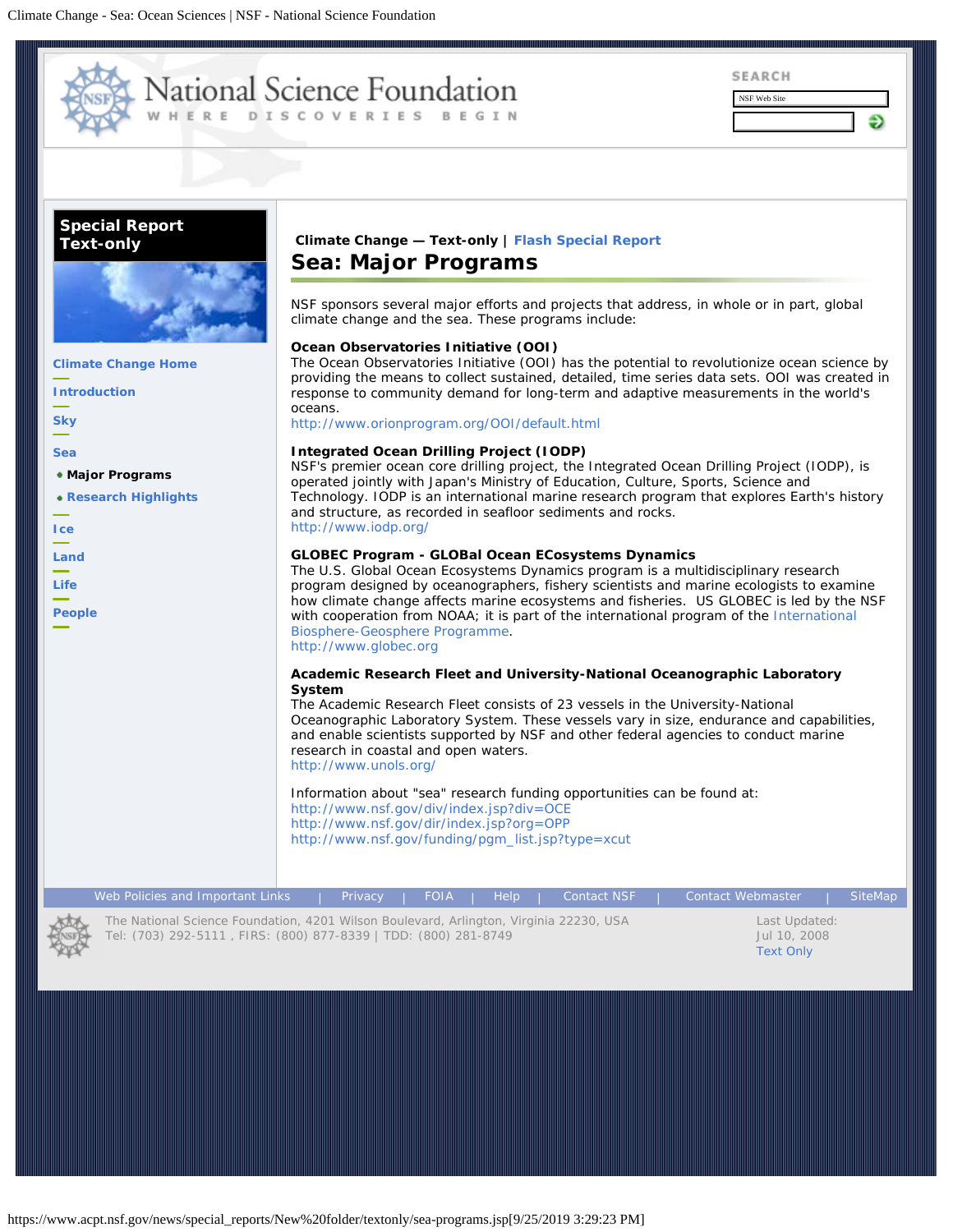<span id="page-8-0"></span>

https://www.acpt.nsf.gov/news/special\_reports/New%20folder/textonly/sea-research.jsp[9/25/2019 3:29:53 PM]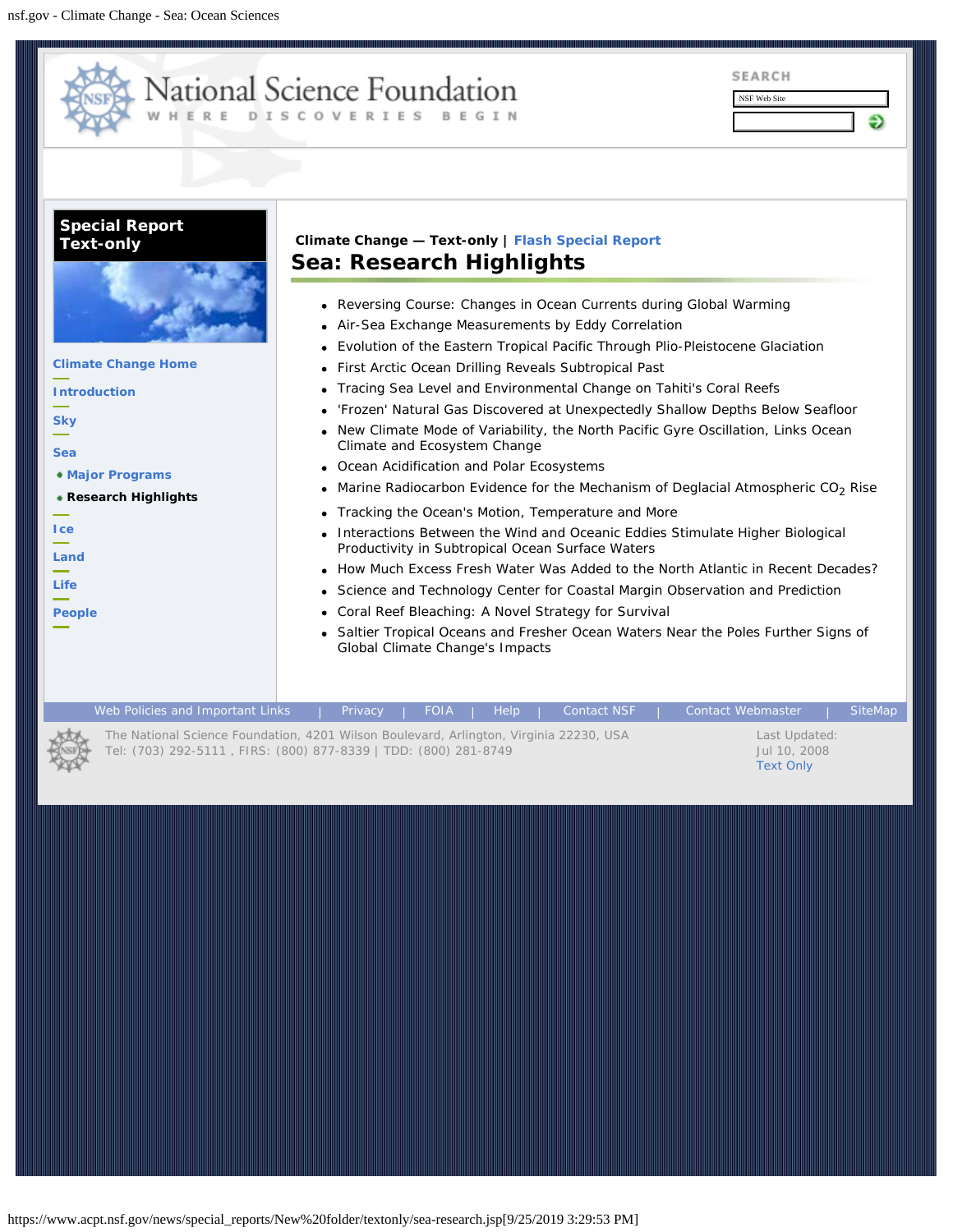<span id="page-9-0"></span>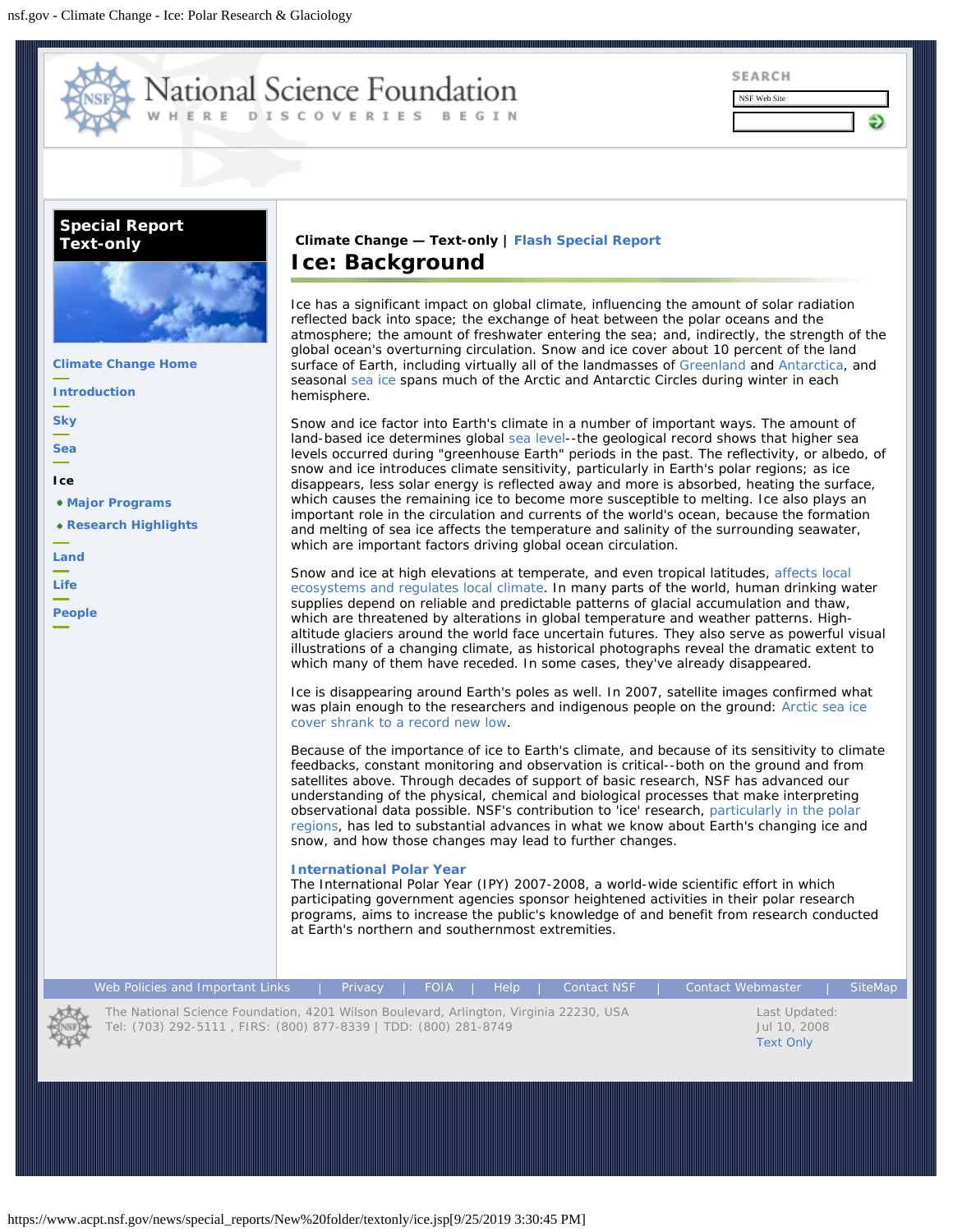

# Vational Science Foundation DISCOVERIES BEGIN

NSF Web Site NSF Web Site

### **Special Report Text-only**



**[Climate Change Home](#page-0-0)**

**[Introduction](#page-1-0)**

**[Sky](#page-3-0)**

**[Sea](#page-6-0)**

**[Ice](#page-9-0)**

### **Major Programs**

**[Research Highlights](#page-12-0)**

**[Land](#page-13-0)**

**[Life](#page-16-0)**

**[People](https://www.acpt.nsf.gov/news/special_reports/New%20folder/textonly/people.jsp)**

### **Climate Change — Text-only | [Flash Special Report](http://www.nsf.gov/news/special_reports/climate/) Ice: Major Programs**

<span id="page-10-0"></span>and the contract of the contract of the contract of the contract of the contract of the contract of the contract of the contract of the contract of the contract of the contract of the contract of the contract of the contra

NSF plays a central leadership role in coordinating U.S. government research efforts in the areas surrounding both poles. These efforts include some of the most important climate change research currently being conducted. In addition, NSF-funded researchers study snow and ice at more temperate latitudes around the world. Major efforts include the following:

### **International Polar Year (IPY)**

The International Polar Year (IPY) 2007-2008, a world-wide scientific effort in which participating government agencies sponsor heightened activities in their polar research programs, aims to increase the public's knowledge of and benefit from research conducted at Earth's northern and southernmost extremities. <http://www.ipy.gov/>

### **ANDRILL**

ANDRILL (ANtarctic geological DRILLing) is a multinational collaboration comprised of more than 200 scientists, students and educators from five nations (Germany, Italy, New Zealand, the United Kingdom and the United States), to drill "back in time" through the Antarctic sediment record to recover a history that will inform our understanding of how glacial and interglacial changes took place in the Antarctic. [http://www.andrill.org](https://www.acpt.nsf.gov/cgi-bin/good-bye?http://www.andrill.org/)

### **International Trans Antarctic Scientific Expedition (ITASE)**

The International Trans Antarctic Scientific Expedition (ITASE) collects and interprets a continental-wide array of environmental parameters assembled through the coordinated efforts of scientists from 20 nations. [http://www2.umaine.edu/itase/](https://www.acpt.nsf.gov/cgi-bin/good-bye?http://www2.umaine.edu/itase/)

### **Polar Earth Observatory Network (POLENET)**

NSF-supported researchers are part of the international Polar Earth Observatory Network (POLENET) project, a consortium involving researchers from 28 nations who are engaging in fieldwork to improve the collection of geophysical data across the Earth's poles. [http://www.polenet.org](https://www.acpt.nsf.gov/cgi-bin/good-bye?http://www.polenet.org/)

### **Arctic Observing Network (AON)**

The Arctic Observing Network (AON) is a new NSF-supported program that will encompass a system of atmospheric, land- and ocean-based observational capabilities, from ocean buoys to satellites.

[http://www.arcus.org/search/aon.html](https://www.acpt.nsf.gov/cgi-bin/good-bye?http://www.arcus.org/search/aon.html)

### **WAIS Divide Ice Coring Project**

WAIS Divide is a United States deep ice coring project in West Antarctica. The WAIS Divide ice core will provide Antarctic records of environmental change with the highest time resolution for the last ~100,000 years and will be the first Southern Hemisphere climate record of comparable time resolution and duration to some of the most important Greenland ice core records.

[http://www.waisdivide.unh.edu/](https://www.acpt.nsf.gov/cgi-bin/good-bye?http://www.waisdivide.unh.edu/)

### **Center for Remote Sensing of Ice Sheets (CReSIS)**

The Center for Remote Sensing of Ice Sheets (CReSIS), a Science and Technology Center (STC) established by NSF in 2005, develops new technologies and computer models to measure and predict the response of sea-level change to the mass balance of ice sheets in Greenland and Antarctica.

[https://www.cresis.ku.edu/](https://www.acpt.nsf.gov/cgi-bin/good-bye?https://www.cresis.ku.edu/)

Information about "ice" research funding opportunities can be found at: <http://www.nsf.gov/dir/index.jsp?org=OPP> <http://www.nsf.gov/dir/index.jsp?org=GEO> [http://www.nsf.gov/funding/pgm\\_list.jsp?type=xcut](http://www.nsf.gov/funding/pgm_list.jsp?type=xcut)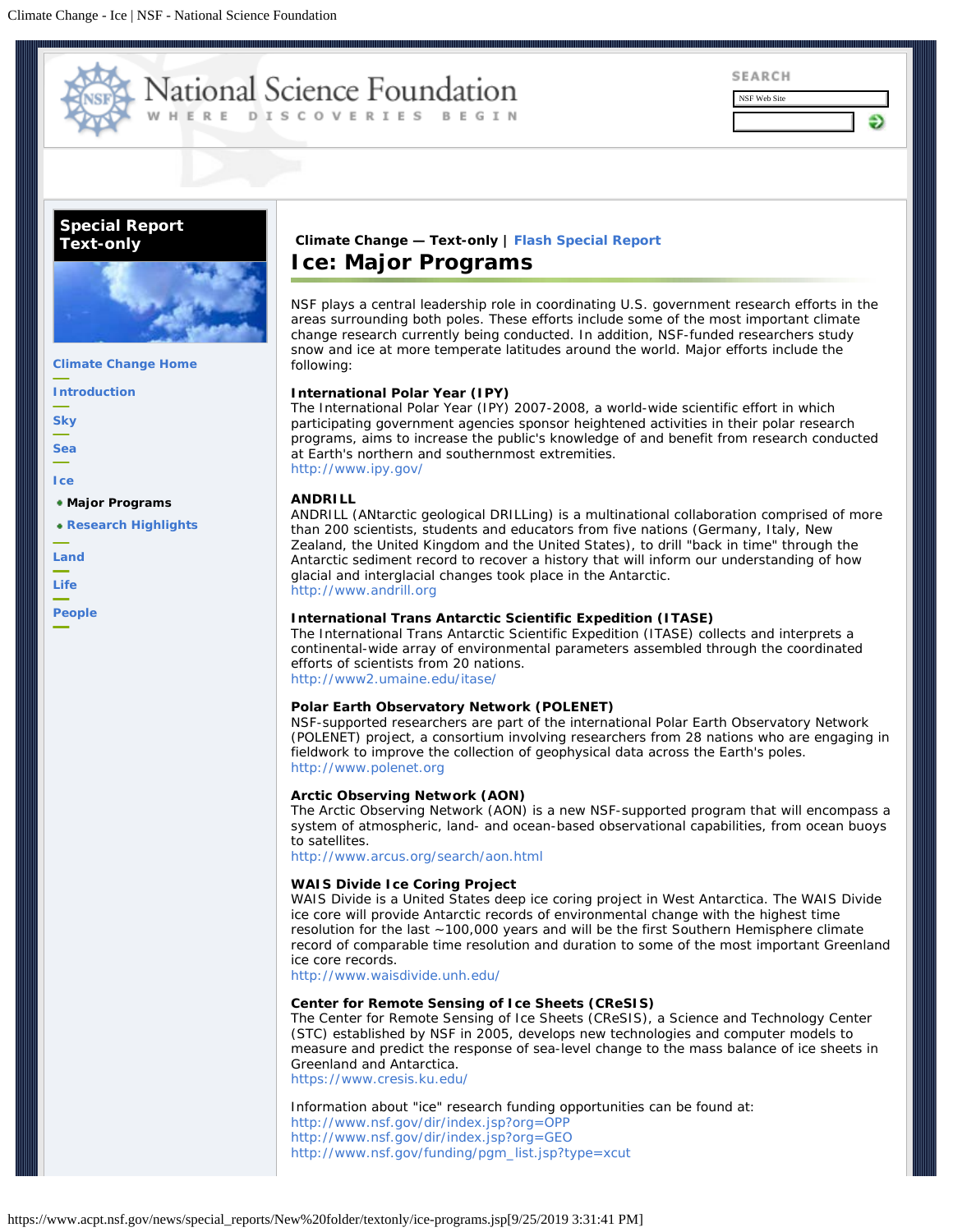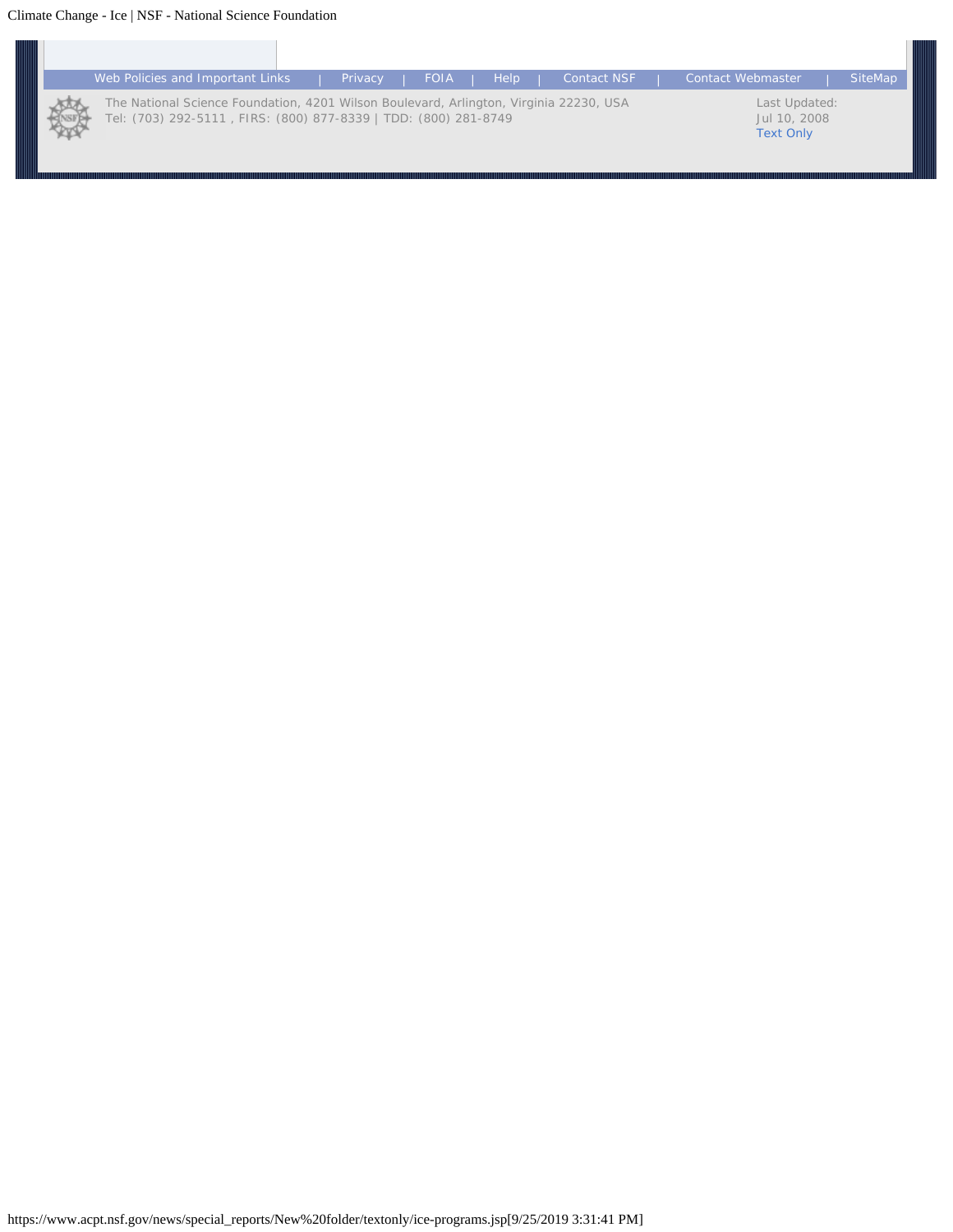<span id="page-12-0"></span>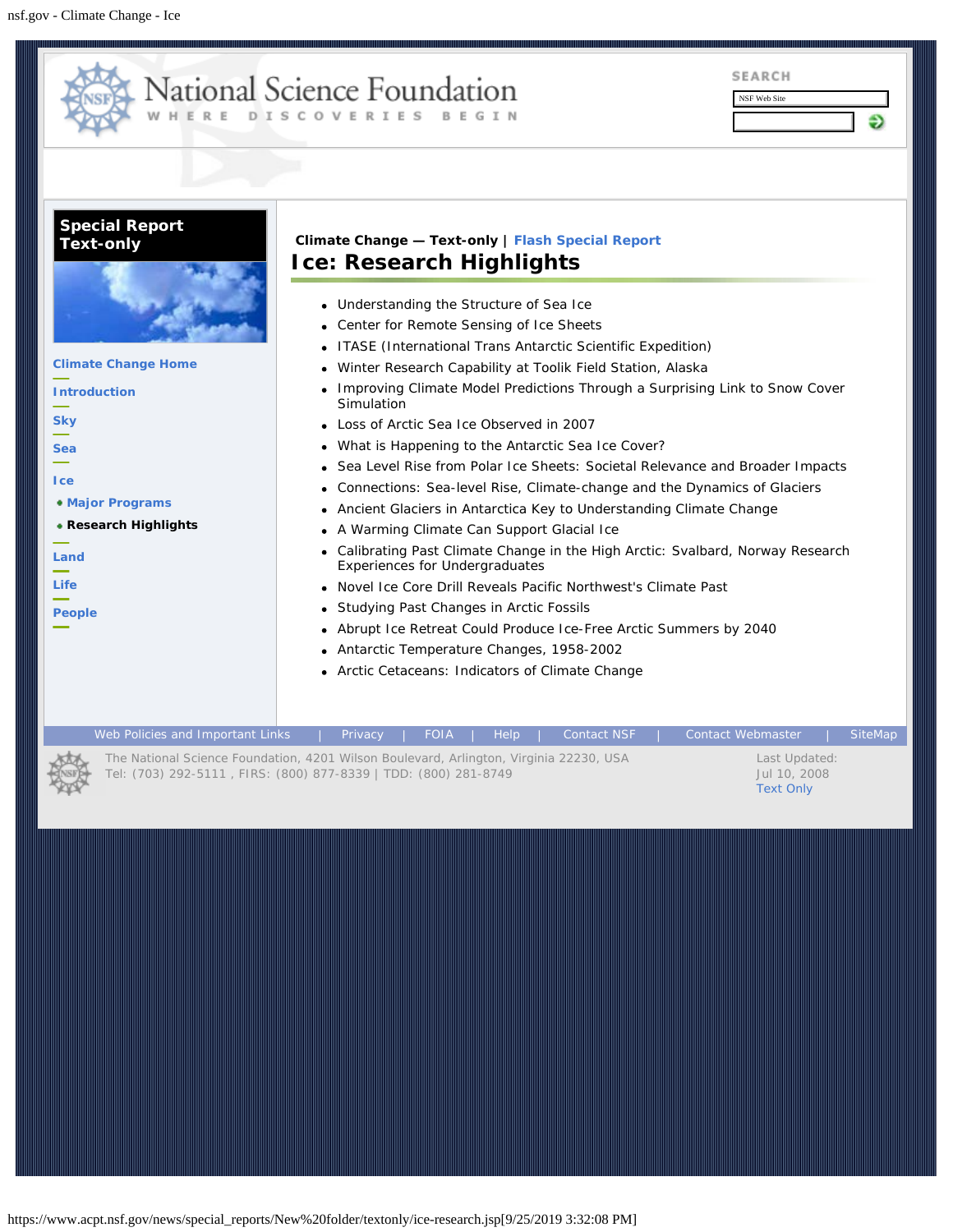<span id="page-13-0"></span>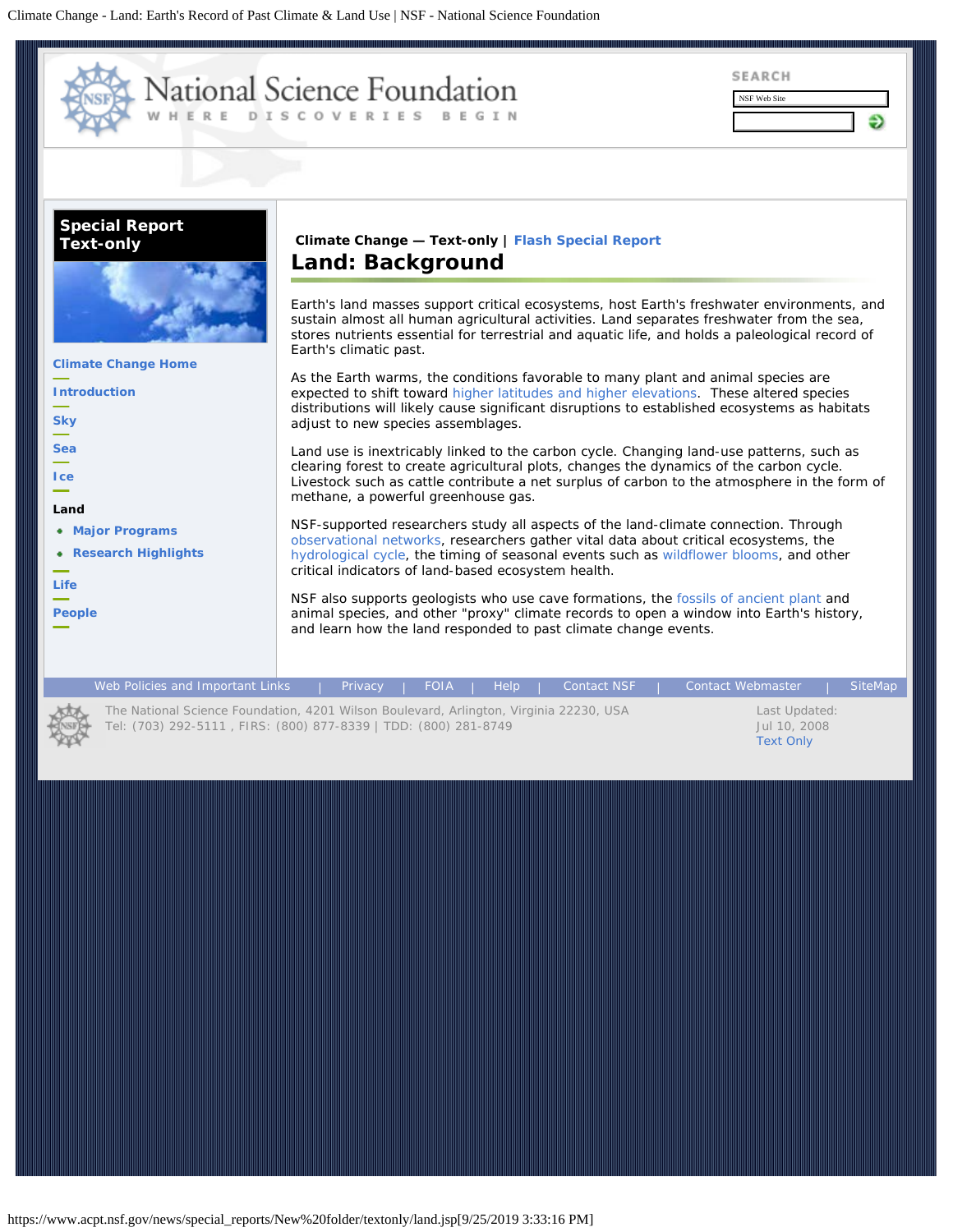<span id="page-14-0"></span>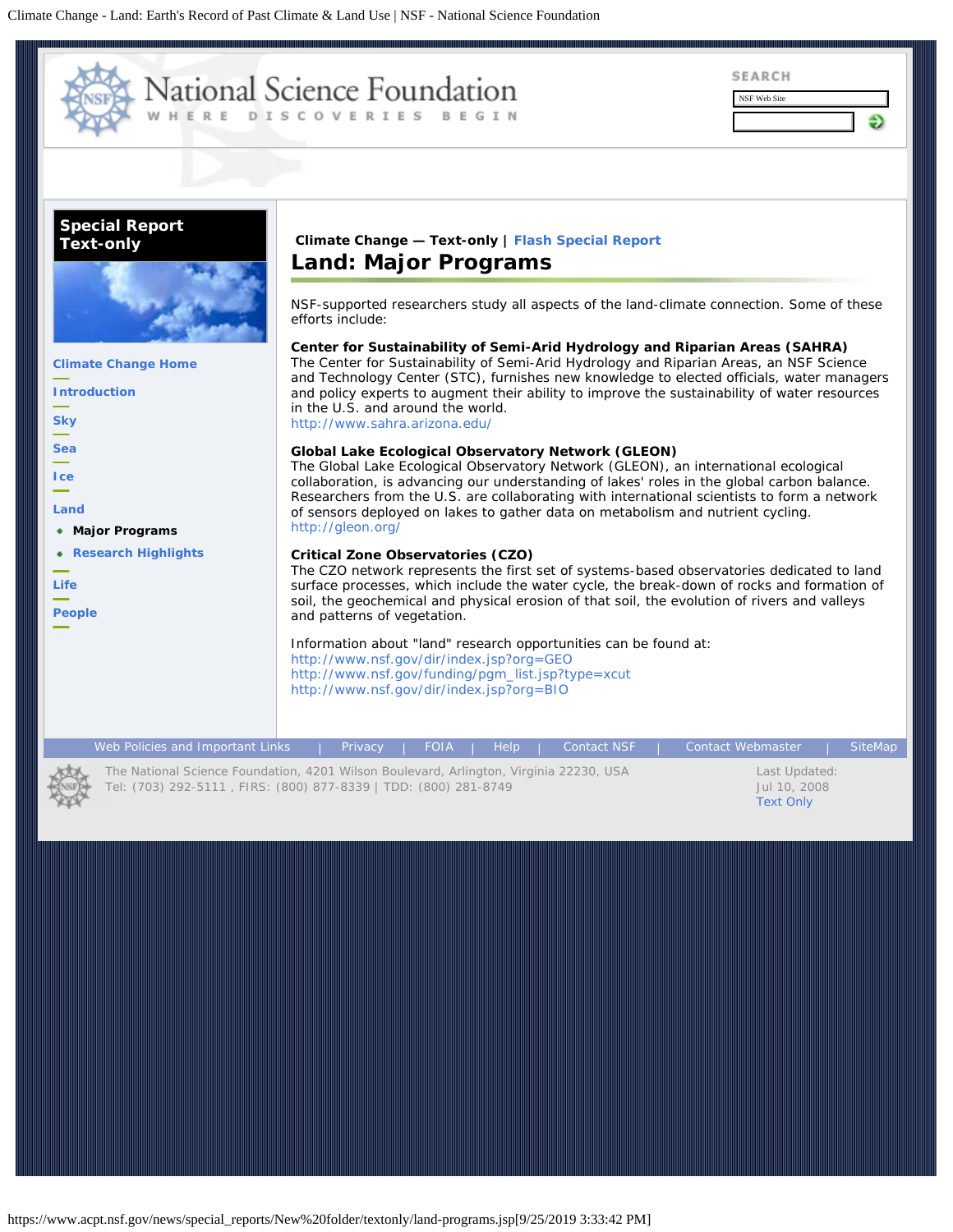<span id="page-15-0"></span>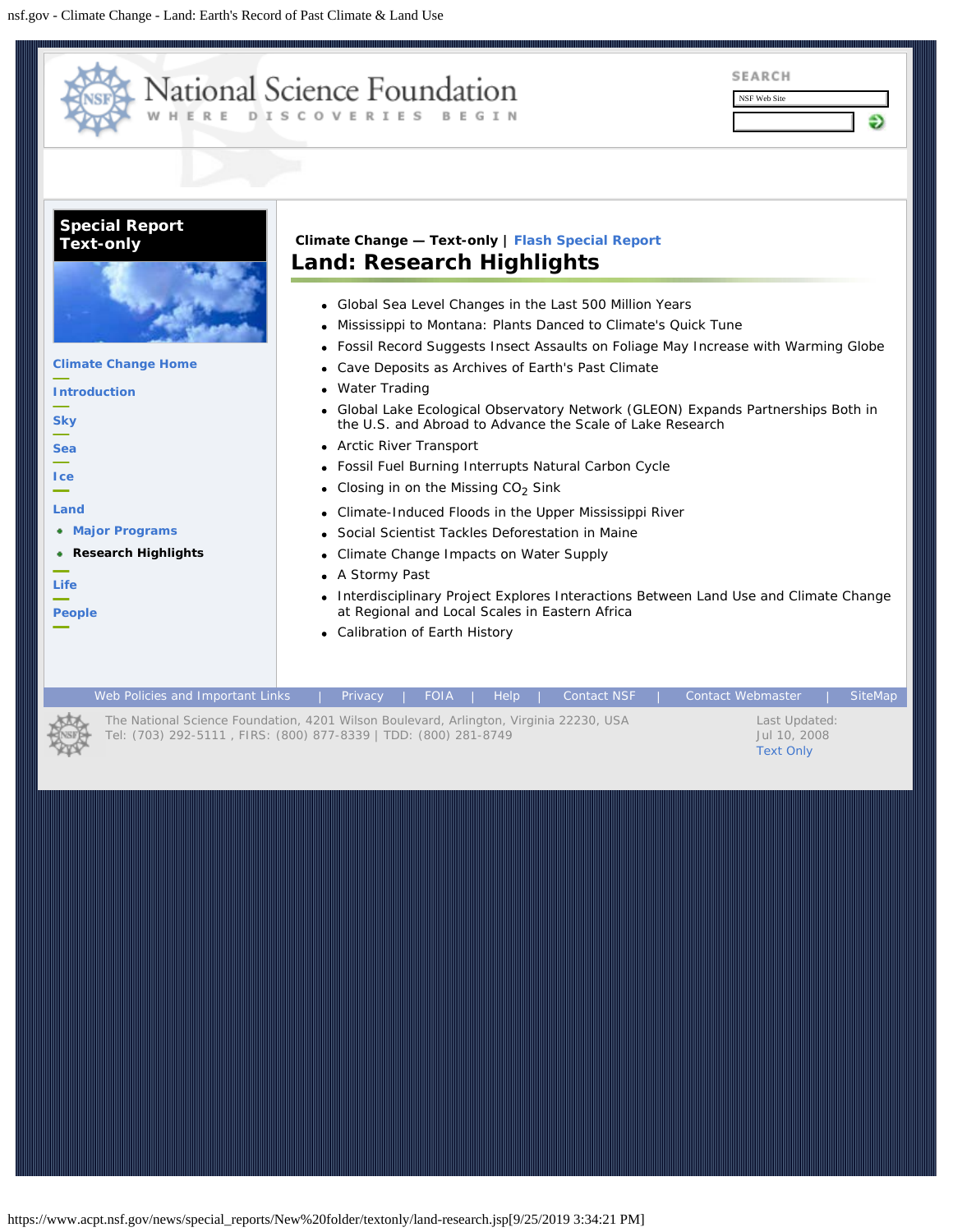<span id="page-16-0"></span>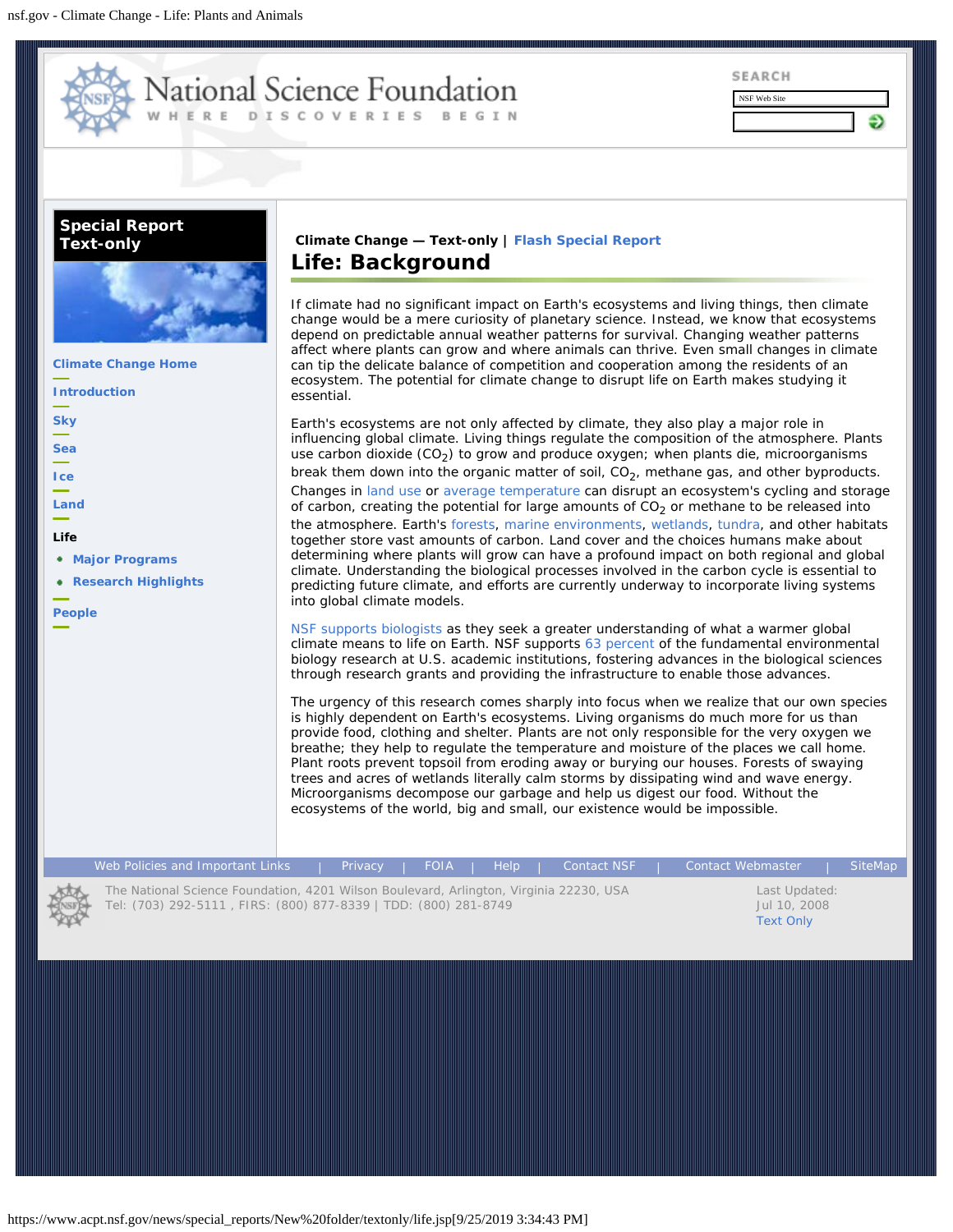<span id="page-17-0"></span>

| SEARCH<br>National Science Foundation<br>NSF Web Site<br>WHERE<br>DISCOVERIES BEGIN                                                                                                                              |                                                                                                                                                                                                                                                                                                                                                                                                                                                                                                                                                                                                                                                                                                                                                                                                                                                                                                                                                                                                                                                                                                                                                                                                                                                                                                                                                                                                                                                                                                                                                                                                                                                                                                                                                                                                                                                                                                                                                                                                                                                                                                                                                                                                                                                                                                                                                                                                                                                        |                                                                                          |  |  |
|------------------------------------------------------------------------------------------------------------------------------------------------------------------------------------------------------------------|--------------------------------------------------------------------------------------------------------------------------------------------------------------------------------------------------------------------------------------------------------------------------------------------------------------------------------------------------------------------------------------------------------------------------------------------------------------------------------------------------------------------------------------------------------------------------------------------------------------------------------------------------------------------------------------------------------------------------------------------------------------------------------------------------------------------------------------------------------------------------------------------------------------------------------------------------------------------------------------------------------------------------------------------------------------------------------------------------------------------------------------------------------------------------------------------------------------------------------------------------------------------------------------------------------------------------------------------------------------------------------------------------------------------------------------------------------------------------------------------------------------------------------------------------------------------------------------------------------------------------------------------------------------------------------------------------------------------------------------------------------------------------------------------------------------------------------------------------------------------------------------------------------------------------------------------------------------------------------------------------------------------------------------------------------------------------------------------------------------------------------------------------------------------------------------------------------------------------------------------------------------------------------------------------------------------------------------------------------------------------------------------------------------------------------------------------------|------------------------------------------------------------------------------------------|--|--|
|                                                                                                                                                                                                                  |                                                                                                                                                                                                                                                                                                                                                                                                                                                                                                                                                                                                                                                                                                                                                                                                                                                                                                                                                                                                                                                                                                                                                                                                                                                                                                                                                                                                                                                                                                                                                                                                                                                                                                                                                                                                                                                                                                                                                                                                                                                                                                                                                                                                                                                                                                                                                                                                                                                        |                                                                                          |  |  |
| <b>Special Report</b><br><b>Text-only</b><br><b>Climate Change Home</b><br><b>Introduction</b><br><b>Sky</b><br>Sea<br><b>I</b> ce<br>Land<br>Life<br>• Major Programs<br>• Research Highlights<br><b>People</b> | Climate Change - Text-only   Flash Special Report<br>Life: Major Programs<br>Long-Term Ecological Research (LTER) Program<br>For more than 25 years, NSF has steadfastly supported the Long-Term Ecological Research<br>(LTER) Network, a collaborative effort currently involving more than 1,800 scientists and<br>students studying ecological processes at sites strategically located around the United<br>States, Puerto Rico, Tahiti and Antarctica. The 26 LTER sites are windows to global change.<br>http://www.lternet.edu/<br><b>National Ecological Observing Network</b><br>The National Ecological Observatory Network (NEON), a regional-to-continental scale<br>network, will help us understand the impacts of climate change, land-use change and<br>invasive species on ecology. NEON will gather data on ecological responses of the biosphere<br>to changes in land use and climate, and on feedbacks with the atmosphere, water cycle and<br>other natural and human systems.<br>http://www.neoninc.org/<br><b>Bering Ecosystem Study (BEST)</b><br>In partnership with the North Pacific Research Board, NSF launched the Bering Ecosystem<br>Study (BEST) to improve our understanding of the effects of climate variability on the<br>Bering Sea marine ecosystems, including the social implications of climate change and the<br>role of human activities in the system. BEST will examine such factors as diminishing sea<br>ice, decreasing ocean salinity and shifting plankton availability on the Bering Sea<br>ecosystem.<br>http://www.arcus.org/bering/index.html<br>National Center for Ecological Analysis and Synthesis (NCEAS)<br>The National Center for Ecological Analysis and Synthesis (NCEAS) focuses on developing<br>and testing important ecological ideas and theories using existing data. Working in teams,<br>NCEAS researchers focus on analyzing ecological information with cutting-edge approaches,<br>accessing and using data, promoting the use of sound science in policy and management<br>decisions, investigating sociological issues that pertain to the science of ecology and<br>educating with sound ecological principles.<br>http://www.nceas.ucsb.edu/<br>Information about "life" research funding opportunities can be found at:<br>http://www.nsf.gov/dir/index.jsp?org=BIO<br>http://www.nsf.gov/dir/index.jsp?org=OPP<br>http://www.nsf.gov/funding/pgm_list.jsp?type=xcut |                                                                                          |  |  |
| Web Policies and Important Links                                                                                                                                                                                 | Privacy<br><b>FOIA</b><br>Contact NSF<br>Help<br>The National Science Foundation, 4201 Wilson Boulevard, Arlington, Virginia 22230, USA<br>Tel: (703) 292-5111, FIRS: (800) 877-8339   TDD: (800) 281-8749                                                                                                                                                                                                                                                                                                                                                                                                                                                                                                                                                                                                                                                                                                                                                                                                                                                                                                                                                                                                                                                                                                                                                                                                                                                                                                                                                                                                                                                                                                                                                                                                                                                                                                                                                                                                                                                                                                                                                                                                                                                                                                                                                                                                                                             | <b>Contact Webmaster</b><br>SiteMap<br>Last Updated:<br>Jul 10, 2008<br><b>Text Only</b> |  |  |
|                                                                                                                                                                                                                  |                                                                                                                                                                                                                                                                                                                                                                                                                                                                                                                                                                                                                                                                                                                                                                                                                                                                                                                                                                                                                                                                                                                                                                                                                                                                                                                                                                                                                                                                                                                                                                                                                                                                                                                                                                                                                                                                                                                                                                                                                                                                                                                                                                                                                                                                                                                                                                                                                                                        |                                                                                          |  |  |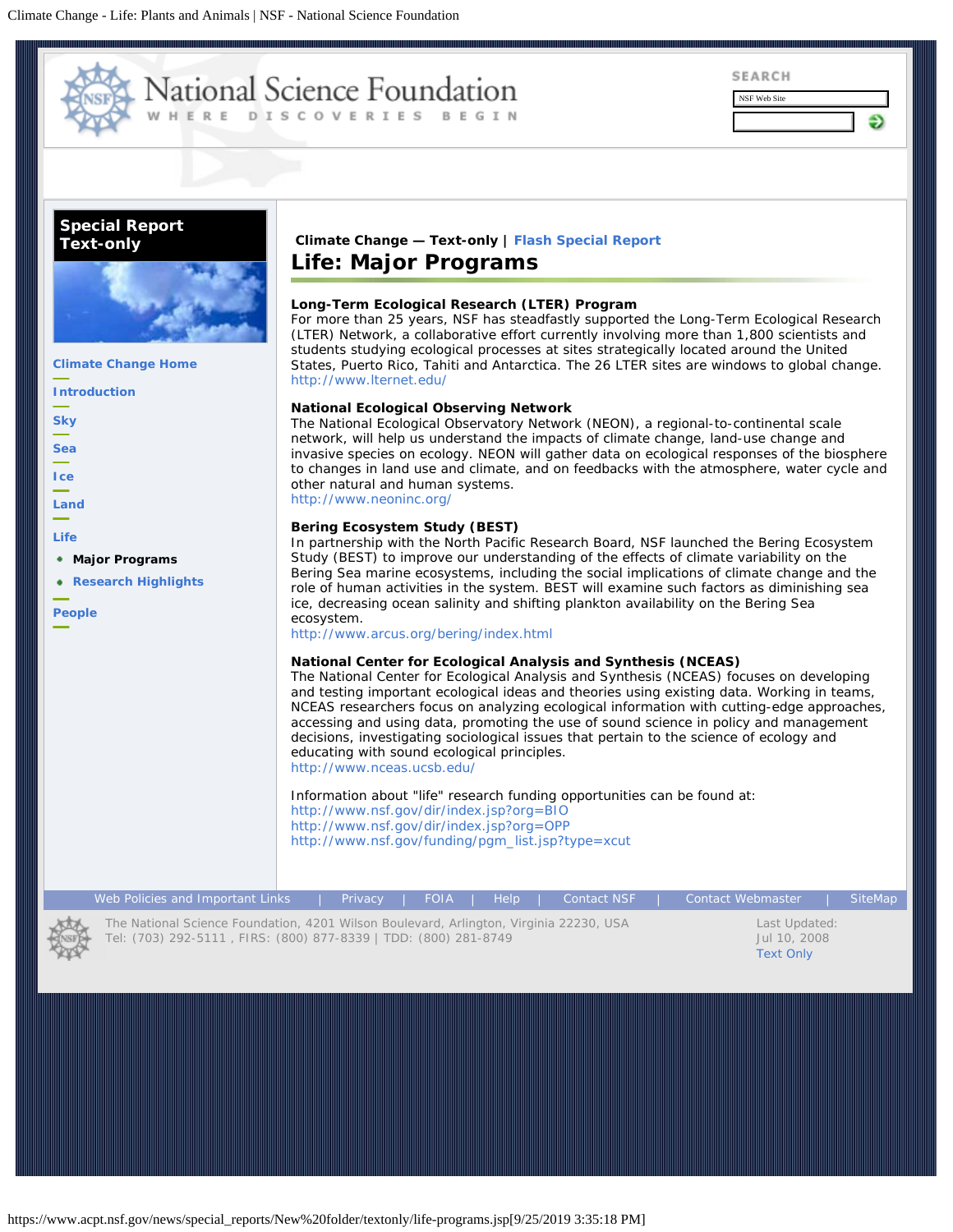<span id="page-18-0"></span>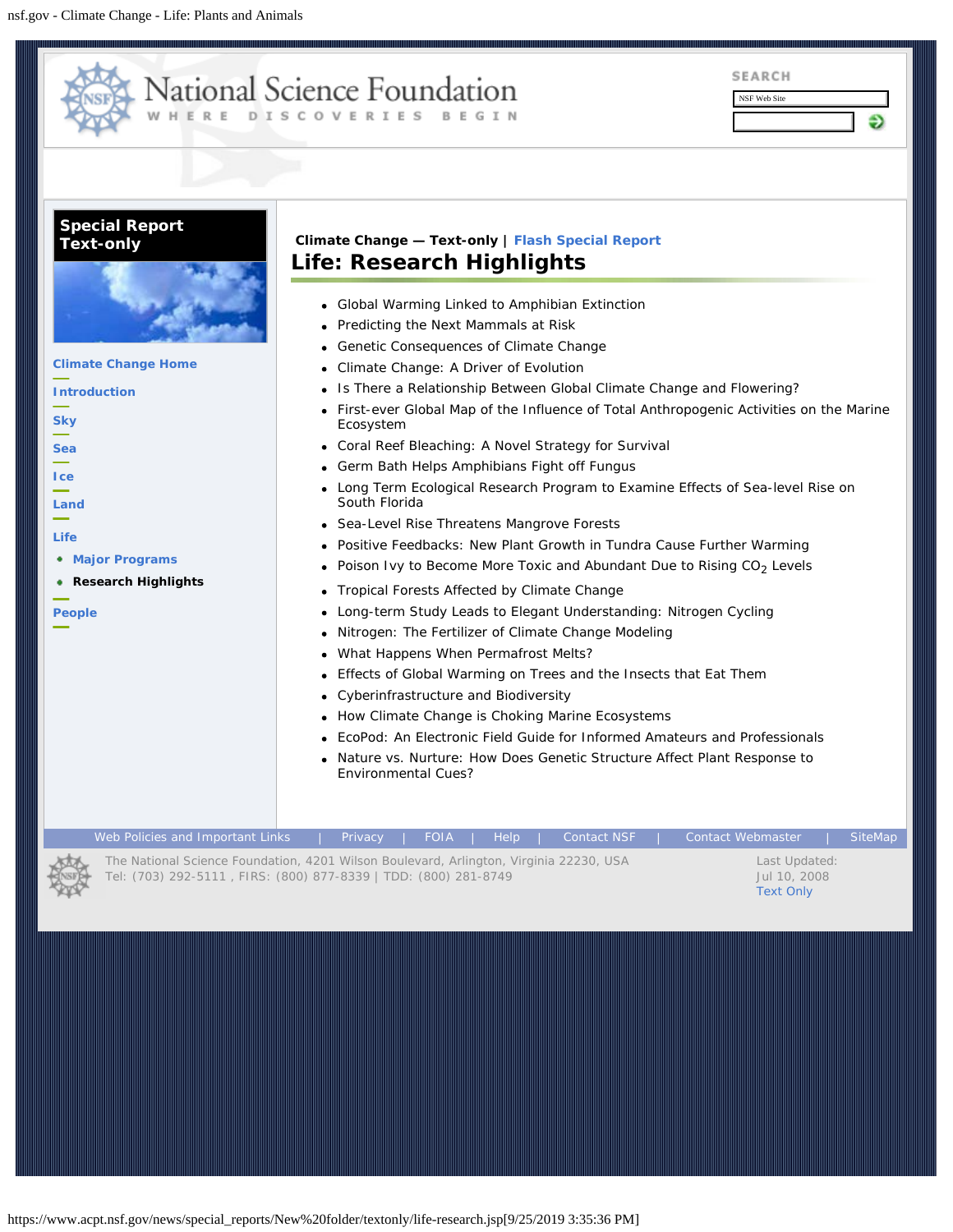| <b>National Science Foundation</b>                                                                                                                                                                           |                                                                                                                                                                                                                                                                                                                                                                                                                                                                                                                                                                                                                                                                                                                                                                                                                                                                                                                                                                                                                                                                                                                                                                                                                                                                                                                                                                                                                                                                                                                                                                                                                                                                                                                                                                                                                                                                                                                                                                                                                                                                                                                                                                                                                                                                                                                                                                                                                                                                                                                                                                                                                                                                                                                                                                                                                                                                                                                                                                                                                                                                                                                                                                                                |                                |
|--------------------------------------------------------------------------------------------------------------------------------------------------------------------------------------------------------------|------------------------------------------------------------------------------------------------------------------------------------------------------------------------------------------------------------------------------------------------------------------------------------------------------------------------------------------------------------------------------------------------------------------------------------------------------------------------------------------------------------------------------------------------------------------------------------------------------------------------------------------------------------------------------------------------------------------------------------------------------------------------------------------------------------------------------------------------------------------------------------------------------------------------------------------------------------------------------------------------------------------------------------------------------------------------------------------------------------------------------------------------------------------------------------------------------------------------------------------------------------------------------------------------------------------------------------------------------------------------------------------------------------------------------------------------------------------------------------------------------------------------------------------------------------------------------------------------------------------------------------------------------------------------------------------------------------------------------------------------------------------------------------------------------------------------------------------------------------------------------------------------------------------------------------------------------------------------------------------------------------------------------------------------------------------------------------------------------------------------------------------------------------------------------------------------------------------------------------------------------------------------------------------------------------------------------------------------------------------------------------------------------------------------------------------------------------------------------------------------------------------------------------------------------------------------------------------------------------------------------------------------------------------------------------------------------------------------------------------------------------------------------------------------------------------------------------------------------------------------------------------------------------------------------------------------------------------------------------------------------------------------------------------------------------------------------------------------------------------------------------------------------------------------------------------------|--------------------------------|
|                                                                                                                                                                                                              |                                                                                                                                                                                                                                                                                                                                                                                                                                                                                                                                                                                                                                                                                                                                                                                                                                                                                                                                                                                                                                                                                                                                                                                                                                                                                                                                                                                                                                                                                                                                                                                                                                                                                                                                                                                                                                                                                                                                                                                                                                                                                                                                                                                                                                                                                                                                                                                                                                                                                                                                                                                                                                                                                                                                                                                                                                                                                                                                                                                                                                                                                                                                                                                                | NSF Web Site<br>$\overline{?}$ |
| design element<br><b>Climate Change Home</b><br><b>Introduction</b><br><b>Sky</b><br><b>Sea</b><br><b>Ice</b><br><b>Land</b><br><b>Life</b><br>People<br><b>Major Programs</b><br><b>Research Highlights</b> | Climate Change — Text-only   Flash Special Report<br>People: Background<br>The last piece of the climate puzzle is perhaps the most complicated and<br>dynamic of all--people. The overwhelming majority of climate researchers have<br>reached the understanding--based on decades of evidence, modeling and<br>debate--that it is extremely likely that human activities are responsible for rising<br>temperatures on Earth. Human behavior will continue to be a major factor in<br>climate change, and understanding the feedbacks between human behavior and<br>climate variability is critical. Humans can adopt social and commercial<br>practices and implement government policies and laws that significantly affect<br>greenhouse gas emissions. Humans can also increase our energy efficiency as<br>well as invent alternative fuel sources for our energy-intensive activities. And,<br>human ingenuity may even provide geoengineering technologies capable of<br>reversing some of the effects of anthropogenic climate change.<br>NSF supports research in all non-health-related human sciences. Some<br>academic fields, such as sociology, rely almost exclusively on NSF for<br>government research funding within the U.S. Overall, NSF provides<br>approximately 61 percent of federal support for basic research in the social<br>sciences at U.S. academic institutions. NSF's tradition in the social, behavioral<br>and economic sciences has emerged as a key strength for climate change<br>research. Human systems must not only be factored into climate projections,<br>but an understanding of human science provides the entire research community<br>with the opportunity to learn how to effectively communicate research findings<br>to society. At NSF, we see the transformative research of the future emerging at<br>the boundaries between the traditional scientific and engineering disciplines,<br>and climate change is no exception. Some of the most compelling and<br>paradigm-changing research results have come from multidisciplinary teams<br>that include the human science aspect.<br>In addition to supporting the social, behavioral and economic sciences, NSF<br>also addresses the human aspect of climate change through education. NSF<br>research grants to academic institutions not only provide funds for research<br>equipment, overhead costs and infrastructure, they also enable principal<br>investigators (PIs) to offer financial support to graduate students and<br>postdoctoral researchers training to become the next generation of scientists and<br>engineers dedicated to studying climate change and addressing its impacts. NSF<br>PIs frequently share their time and resources through educational outreach<br>activities involving undergraduate and K-12 students and members of the<br>community at large. These outreach activities, along with NSF-supported<br>formal and informal education programs, including classroom materials,<br>television programs and Web sites, serve to engage and educate students and<br>members of the public about scientific and technological issues including |                                |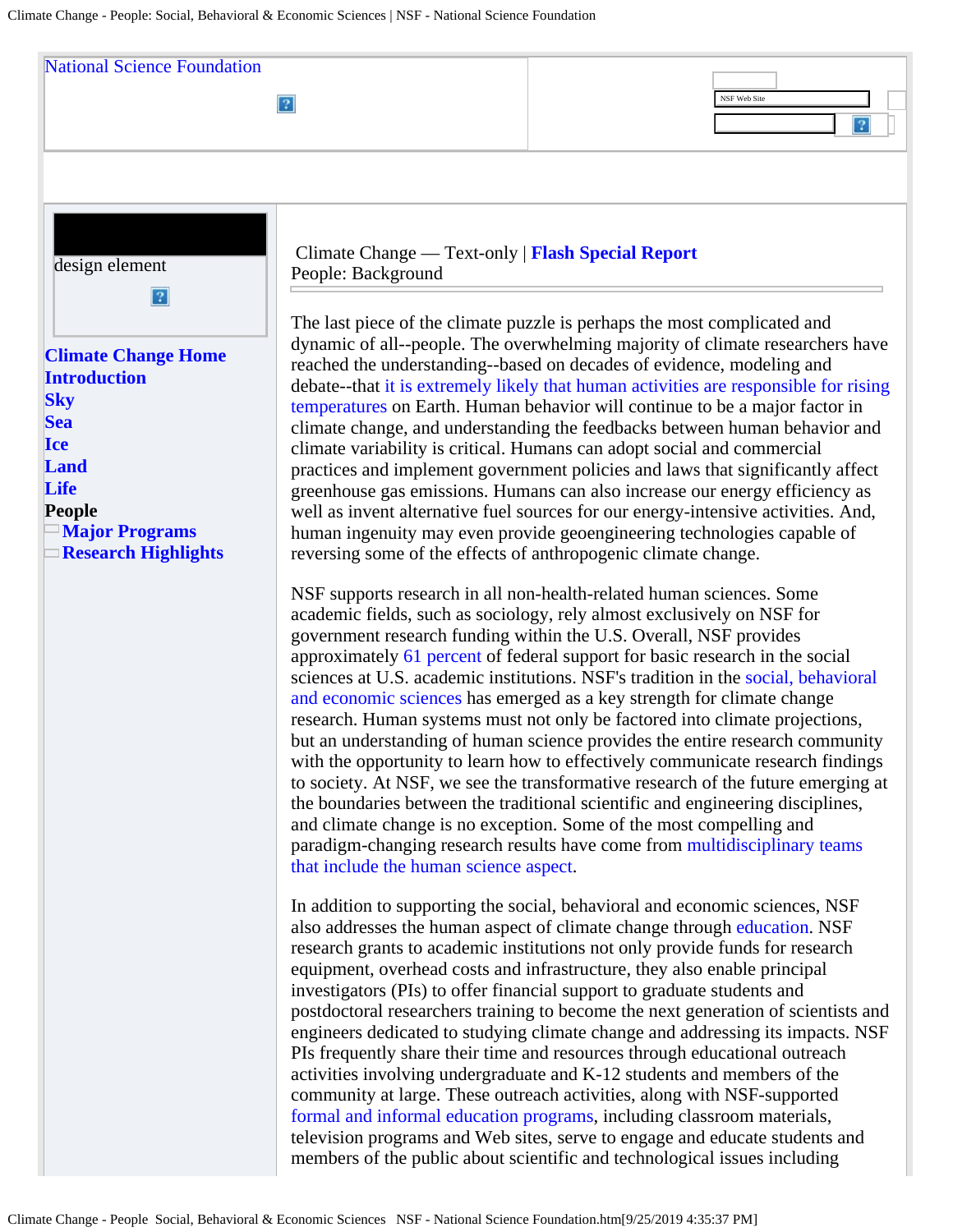climate change. [Engineering a](http://www.nsf.gov/dir/index.jsp?org=ENG)nd the [physical sciences](http://www.nsf.gov/dir/index.jsp?org=MPS) hold the potential to provide breakthrough technologies in [energy](http://www.nsf.gov/funding/pgm_summ.jsp?pims_id=501026&org=NSF&sel_org=NSF&from=fund), [transportation](http://www.nsf.gov/news/news_summ.jsp?cntn_id=111392), [construction](http://www.nsf.gov/news/news_summ.jsp?cntn_id=109594) and other human endeavors that impact the climate. Progress in these "hard" sciences influences human-factors research as we strive to understand the emergence, dissemination and adoption of new knowledge and advanced technologies. These tools have the potential to help us adapt to climate change, as well as reduce, and perhaps one day, reverse anthropomorphic greenhouse gas accumulation in the atmosphere. [Web Policies and Important Links](http://www.nsf.gov/policies/) | [Privacy](http://www.nsf.gov/policies/privacy.html) | [FOIA](http://www.nsf.gov/policies/foia.html) | [Help](http://www.nsf.gov/help/) | [Contact NSF](http://www.nsf.gov/help/contact.html) | [Contact Webmaster](mailto:olpa-webmaster@nsf.gov) | [SiteMap](http://www.nsf.gov/help/sitemap.html) The National Science Foundation, 4201 Wilson Boulevard, Arlington, Virginia Last Updated:  $\boldsymbol{B}$ Jul 10, 2008 22230, USA Tel: (703) 292-5111 , FIRS: (800) 877-8339 | TDD: (800) 281-8749 [Text](http://transcoder.usablenet.com/tt/referrer) [Only](http://transcoder.usablenet.com/tt/referrer)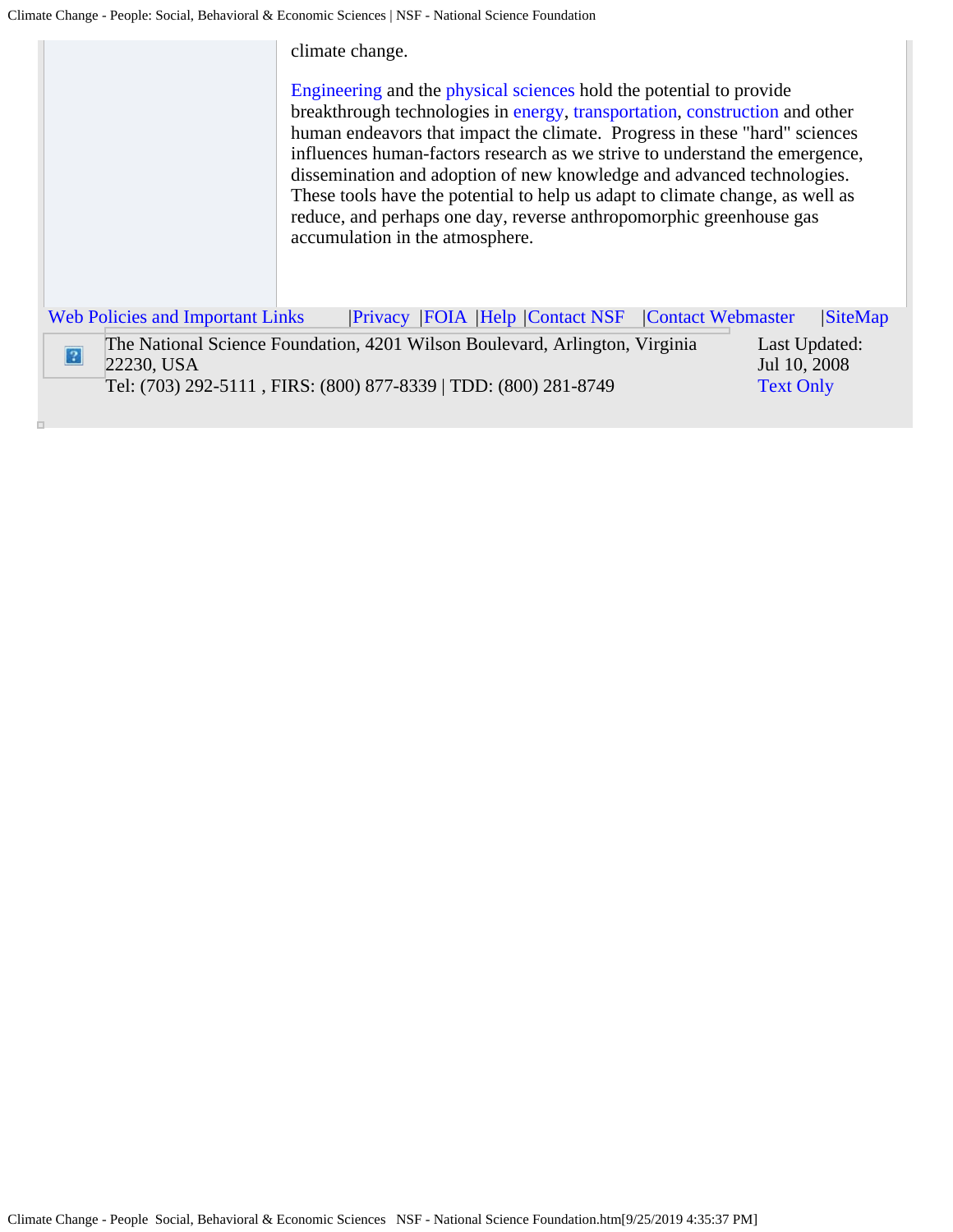<span id="page-21-0"></span>

https://www.acpt.nsf.gov/news/special\_reports/New%20folder/textonly/people-programs.jsp[9/25/2019 3:40:59 PM]